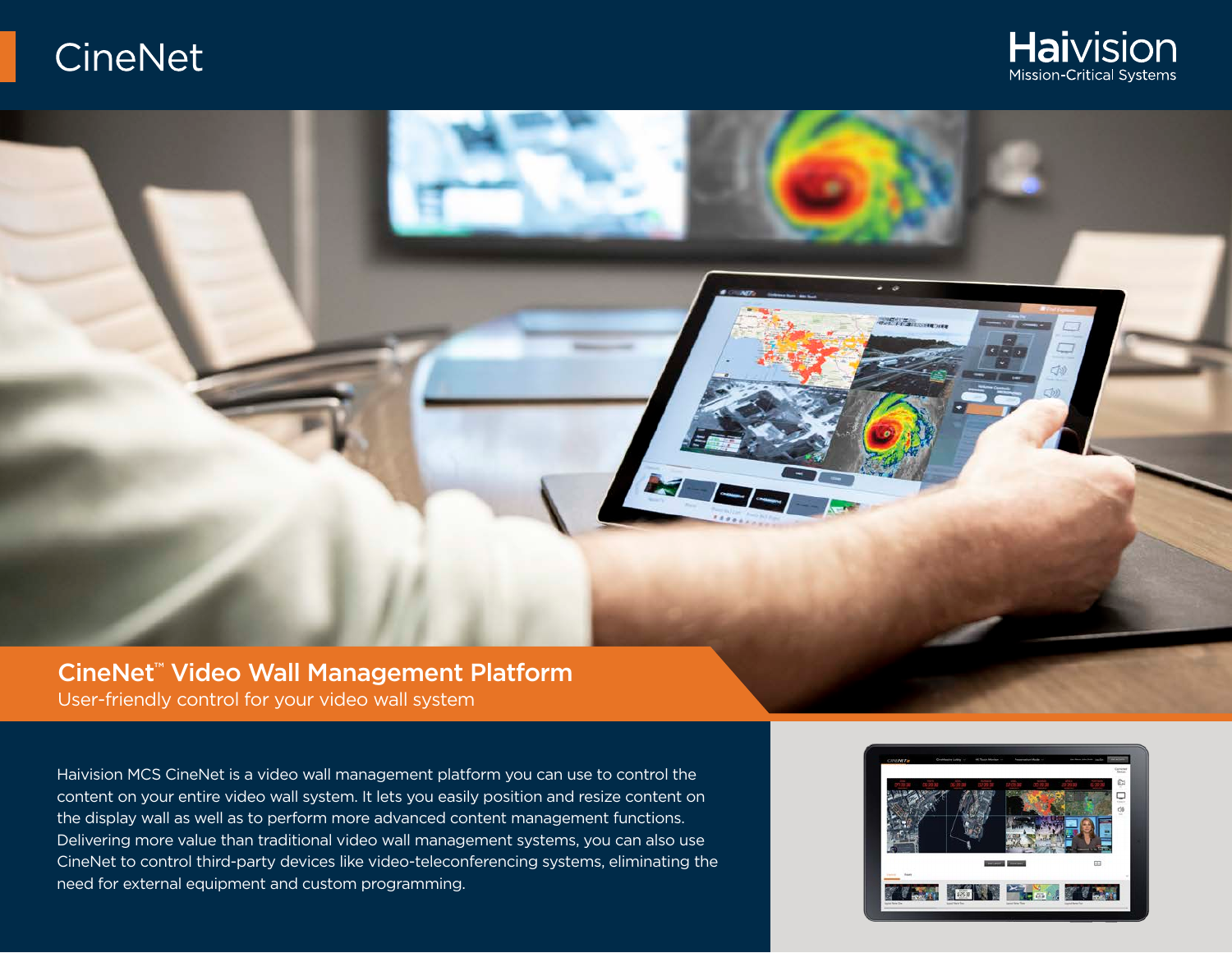#### HIGHLIGHTS

**Haivision** 

# **CineNet**



## Why CineNet?

#### USER-FRIENDLY

With a simple, intuitive interface, CineNet is designed for all users. ranging from the non-technical to "power users." It incorporates common elements available in other applications like drag & drop, tablet control, and easy cropping.

- Short learning curve Reduce your training needs as CineNet's interface is designed with simplicity in mind.
- Media upload Upload a video or image file on-the-fly right from the user interface.
- Tablet control Manage your video wall content and third-party devices using a familiar touchscreen device.
- Simplified user interface option Set up "kiosk" mode in shared areas so users will only see the functions they need.

#### FLEXIBLE

Highly configurable, CineNet enhances your existing and future workflows without costly and time-consuming custom programming.

- Browser-based Manage your video walls without having to install new software on your users' computers.
- Industry-leading web content streaming Share multiple, concurrent web streams across your network in real-time using CineAgent.
- Control applications with soft KVM Interact with content using CineNet's software-based keyboard and mouse controls.
- Access to all your content across your network Encode your sources using a CineLink; once encoded they are available in CineNet as assets across your network.
- Pre-defined layouts Save an unlimited number of layouts for future use by simply selecting "Save" and entering a name.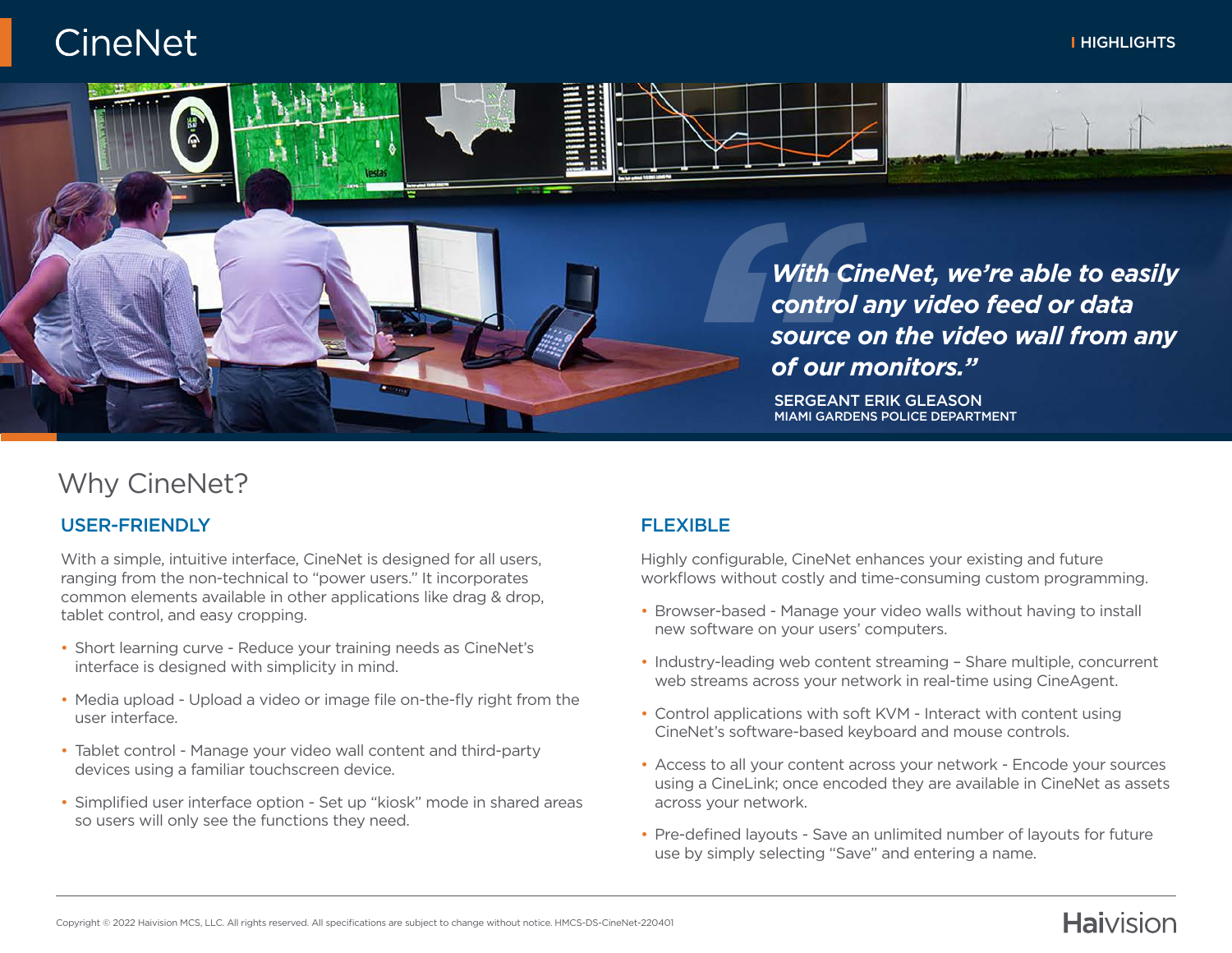

#### POWERFUL

Unique among video wall management systems, you can use CineNet to control third-party devices, create complex sequences of actions that will execute with the touch of a button, and even to stream your entire video wall in real-time across your network.

- On-screen device control Control third-party devices like speakers, cable tuners, and video cameras directly from CineNet.
- Customize interface for your users Create behaviors to run complex, multi-step tasks with the touch of a button. Schedule the initiation of behaviors by the day, hour, and minute in your local time zone. Configure user dashboards to meet the needs of their specific roles.
- Advanced content management Use features like automated layout sequencing, annotations, image scaling and cropping, content borders, animated transitions, window rotation, opacity, z-ordering of assets, and background management.
- Real-time video wall streaming and management Select live mode to display and take advantage of all the editing features in a real-time, pixel-perfect view of your entire video wall within the CineNet interface.

#### **SECURE**

In today's environment of advanced threats, set your mind at ease with advanced encryption. Exercise precise control over user permissions, dictating the content and actions that each user role can see.

- Granular permission setting Define exactly what each user group can access, restricting users from specific content, rooms, connected devices, pre-defined layouts, and more.
- Secure your data with TLS 1.2 encryption. For additional layers of security, you can fine-tune user permissions and even restrict the user interface for designated users to one or a few simple functions.
- Simplified user interface Configure CineNet so that users' view is limited to only the functions they need. They will not see sensitive content or devices to which they should not have access.
- Single Sign-On (SSO) Utilize SSO to integrate CineNet into your organization's existing IT security infrastructure, ensuring strong passwords and forcing regular password updates. System administrators can also configure their own SSO settings using the CineNet UI.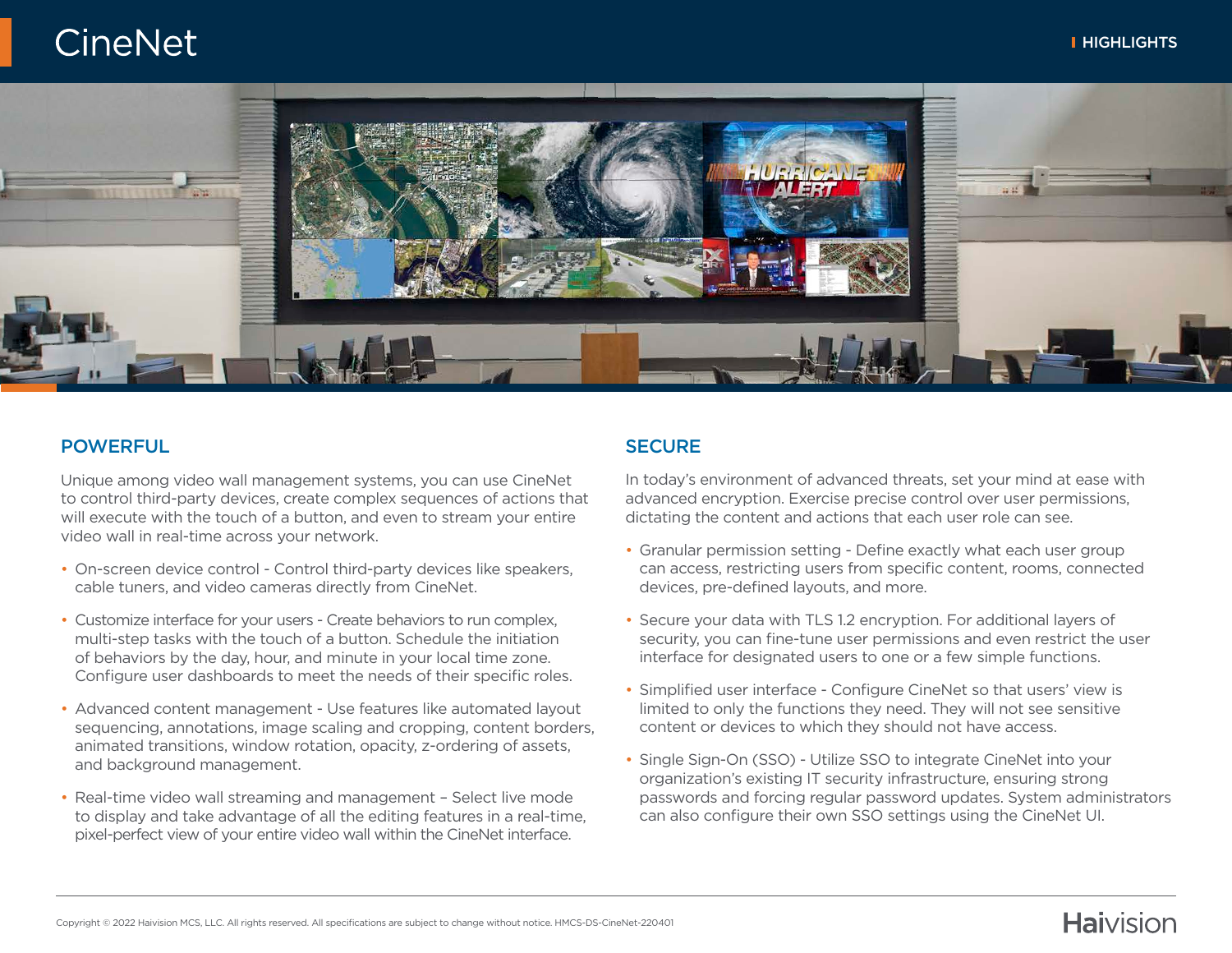## Will CineNet meet your organization's needs?

Since CineNet is highly configurable, easy to use, and has a powerful feature set, it meets the needs of organizations across a variety of industries. Below are some of the common needs of our customers and a few examples of how CineNet addresses them.



#### SITUATIONAL AWARENESS AND RESPONSE

In the world of network and security operations, control rooms, command centers, and other environments performing real-time monitoring and analysis of multiple video streams and other data, CineNet facilitates the selection, control, and display of content.

- Automated layout sequencing and scheduling
- IP-based content streaming
- Device control including custom devices
- Multiple video wall support
- Mirrored displays for total redundancy
- Merged processor displays for faulttolerance and scalability
- Merged displays for scaling to the largest displays

#### REAL-TIME COLLABORATION

In many organizations, visual information must be shared in order to present various types of data, perform analysis, and make well-informed decisions. CineNet includes many features that enable our customers to meet this need.

- Access to all your web and locally installed content across your network
- Content annotations
- Desktop streaming
- Advanced content management.

#### SECURE OPERATIONS

Given today's environment of both external and internal malicious actors, many organizations prioritize security when evaluating systems. The advanced security features included in CineNet make this decision easy.

- TLS 1.2 encryption
- Granular permission setting
- Single Sign-On
- Manual and automated back-ups
- Tight integration with CineMassive ecosystem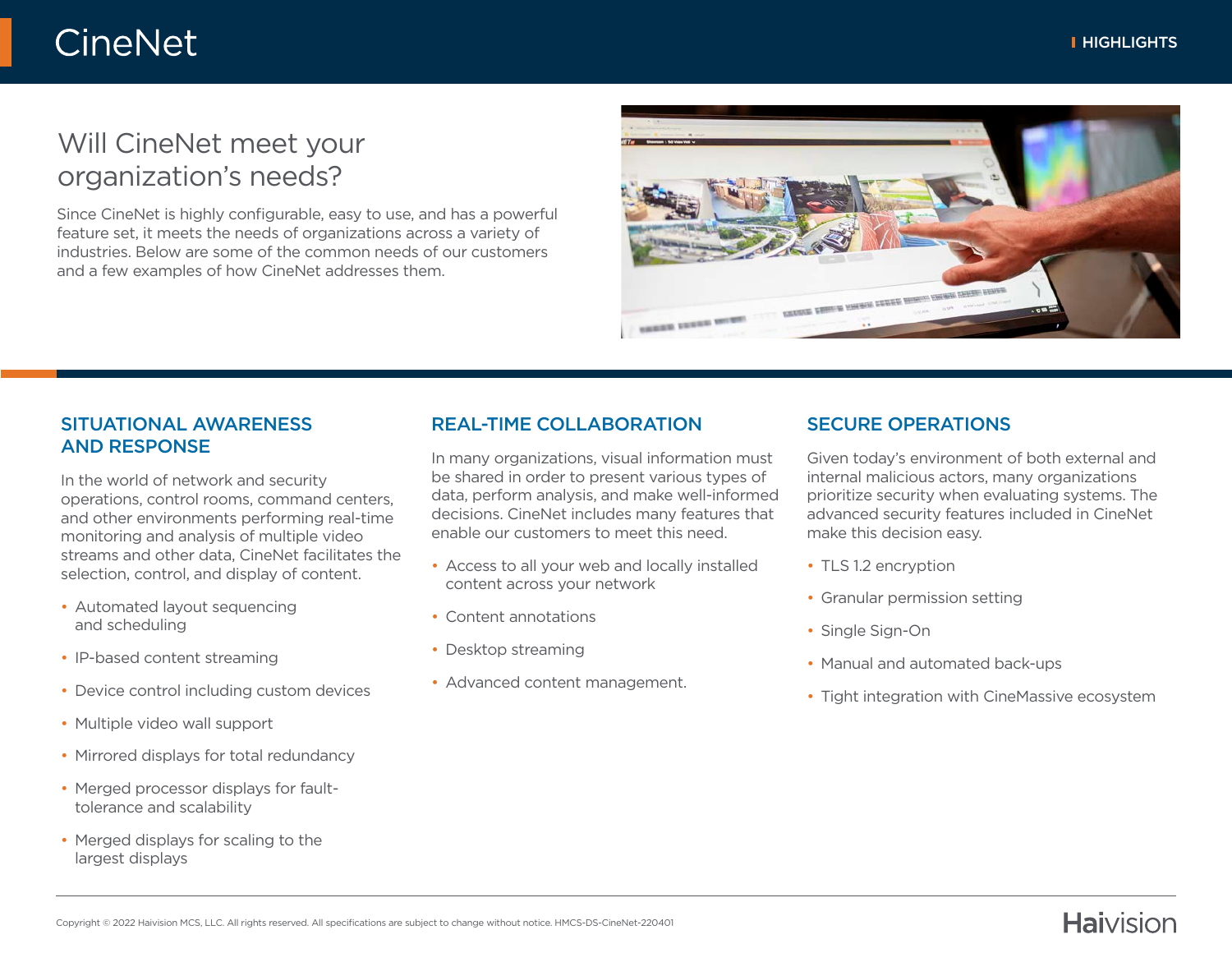

# CineNet

Since CineNet is highly configurable, easy to use, and has a powerful feature set, it meets the needs of organizations across a variety of industries. Below are some of the common needs of our customers and a few examples of how CineNet addresses them.

#### REDUCED COMPLEXITY FOR USERS

A primary goal of many organizations is to maximize employee productivity by eliminating unnecessarily complex systems and administrative overhead. Designed with the end-user in mind, CineNet provides a simple, intuitive interface for infrequent users.

- Short learning curve
- Familiar tablet control
- Simplified user interface option
- Pre-configured macros
- Browser-based user interface

#### BRAND AWARENESS AND ENGAGEMENT

Displaying your organization's branded content in a larger-than-life format on video walls makes an important statement about your brand to customers, prospects, partners, and employees.

- Real-time wall view from remote locations
- Text overlays and content borders
- Media upload, storage and playback
- Window layering and opacity

#### FUTURE-PROOF

CineNet is designed to allow you to adjust to operational changes, ensuring that today's investment meets your requirements years into the future.

- Configurable behaviors and dashboards
- Unlimited layouts
- Continuous development
- Simple, one-time licensing
- Robust performance
- IPv6 support for the latest Internet protocol

### **Haivision**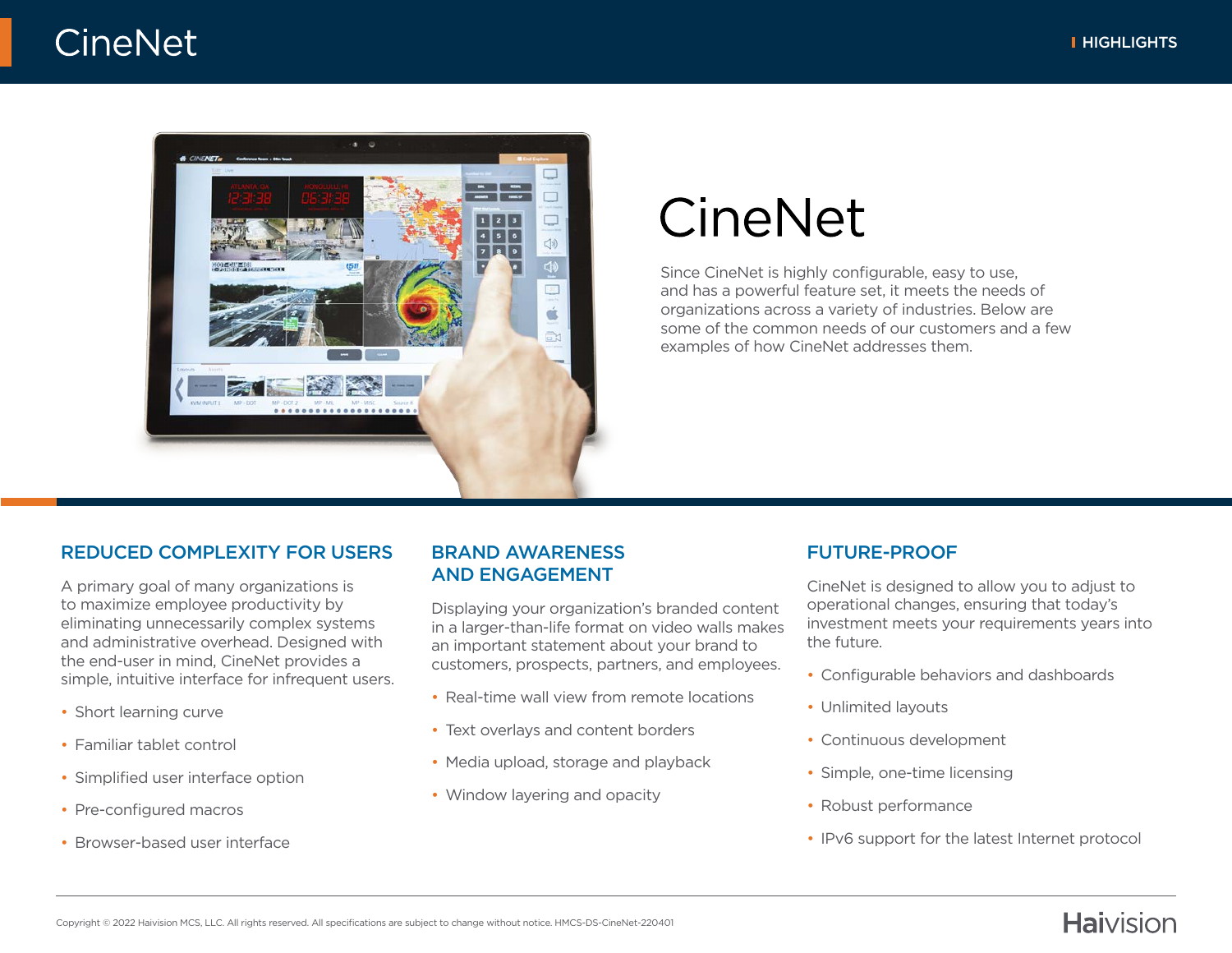٦

#### ADVANCED CONTROL

| <b>CINEAGENT SUPPORT*</b>                                         | Stream and gain full KVM control of web and locally installed applications.                                          |  |
|-------------------------------------------------------------------|----------------------------------------------------------------------------------------------------------------------|--|
| <b>DEVICE CONTROL INCLUDING CUSTOM DEVICES*</b>                   | Control third-party devices with on-screen remote controls without requiring custom programming.                     |  |
| <b>BEHAVIORS</b>                                                  | Initiate and schedule a series of tasks that will be completed with one touch. Includes third-party device setup.    |  |
| PAUSE, RESUME, AND MANUALLY ADVANCE BEHAVIORS                     | Pause, resume execution, and manually advance through behaviors during execution.                                    |  |
| <b>CONTENT MANAGEMENT</b>                                         |                                                                                                                      |  |
| <b>ANNOTATIONS</b>                                                | Add lines, shapes, freestyle drawing, and text to the wall.                                                          |  |
| ASSET GROUPING                                                    | Group multiple assets frequently used together into a single asset.                                                  |  |
| <b>BACKGROUND MANAGEMENT</b>                                      | Create custom backgrounds with any content.                                                                          |  |
| <b>CLOCKS</b>                                                     | Add and edit clocks from time zones around the world, and choose display format and colors.                          |  |
| <b>CONTENT BORDERS</b>                                            | Add borders to content and control the thickness and color of the borders.                                           |  |
| <b>LAYOUT SEQUENCING</b>                                          | Revolve automatically through content layouts in a specified order and with defined delays.                          |  |
| MEDIA UPLOAD, STORAGE, AND PLAYBACK                               | Add video and image files from the user interface to be available for display on the canvas.                         |  |
| SCALING, ZOOMING, CROPPING, AND ROTATING                          | Resize content and display only area of interest or rotate content in 90 degree increments.                          |  |
| <b>TEXT OVERLAYS</b>                                              | Add text to content or content groups.                                                                               |  |
| <b>UNLIMITED LAYOUTS</b>                                          | Define as many wall presets as needed, including custom naming.                                                      |  |
| Z-ORDERING OF ASSETS (LAYERING)                                   | Right click an overlapping asset and choose one of four ordering options - send backwards, forwards, back, or front. |  |
| <b>DISPLAY MANAGEMENT</b>                                         |                                                                                                                      |  |
| <b>MERGED DISPLAYS</b>                                            | Combine displays from the same Alpha FX processor into one, large canvas.                                            |  |
| MERGED PROCESSOR DISPLAYS                                         | Combine the processing power from multiple Alpha FX processors into one, large canvas.                               |  |
| <b>MIRRORED DISPLAYS</b>                                          | Stream identical content to two displays. Keep one active and the other as a hot backup.                             |  |
| <b>INPUTS</b>                                                     |                                                                                                                      |  |
| <b>BACKUP AND RESTORE</b>                                         | Back up data at standard intervals or ad hoc as needed. Restore with a previous version of stored data.              |  |
| <b>BROWSER-BASED USER INTERFACE</b>                               | Provide CineNet access to all users on the network without requiring installation on their computer.                 |  |
| CONTROL OF CINENET FROM OTHER APPLICATIONS<br><b>VIA REST API</b> | Control CineNet functions via other applications using REST API.                                                     |  |
| <b>DRAG &amp; DROP CONTENT PLACEMENT</b>                          | Drag any content source to any display.                                                                              |  |
| MULTI-VIDEO WALL SUPPORT                                          | Control multiple video walls and auxiliary displays with a single version of CineNet and a single processor.         |  |
| <b>SNAP TO GRID</b>                                               | Sub-divide displays into grids and snap content to these grids.                                                      |  |
| <b>SOFT KVM</b>                                                   | Control IP-based applications with a mouse and keyboard.                                                             |  |

\*Additional charges apply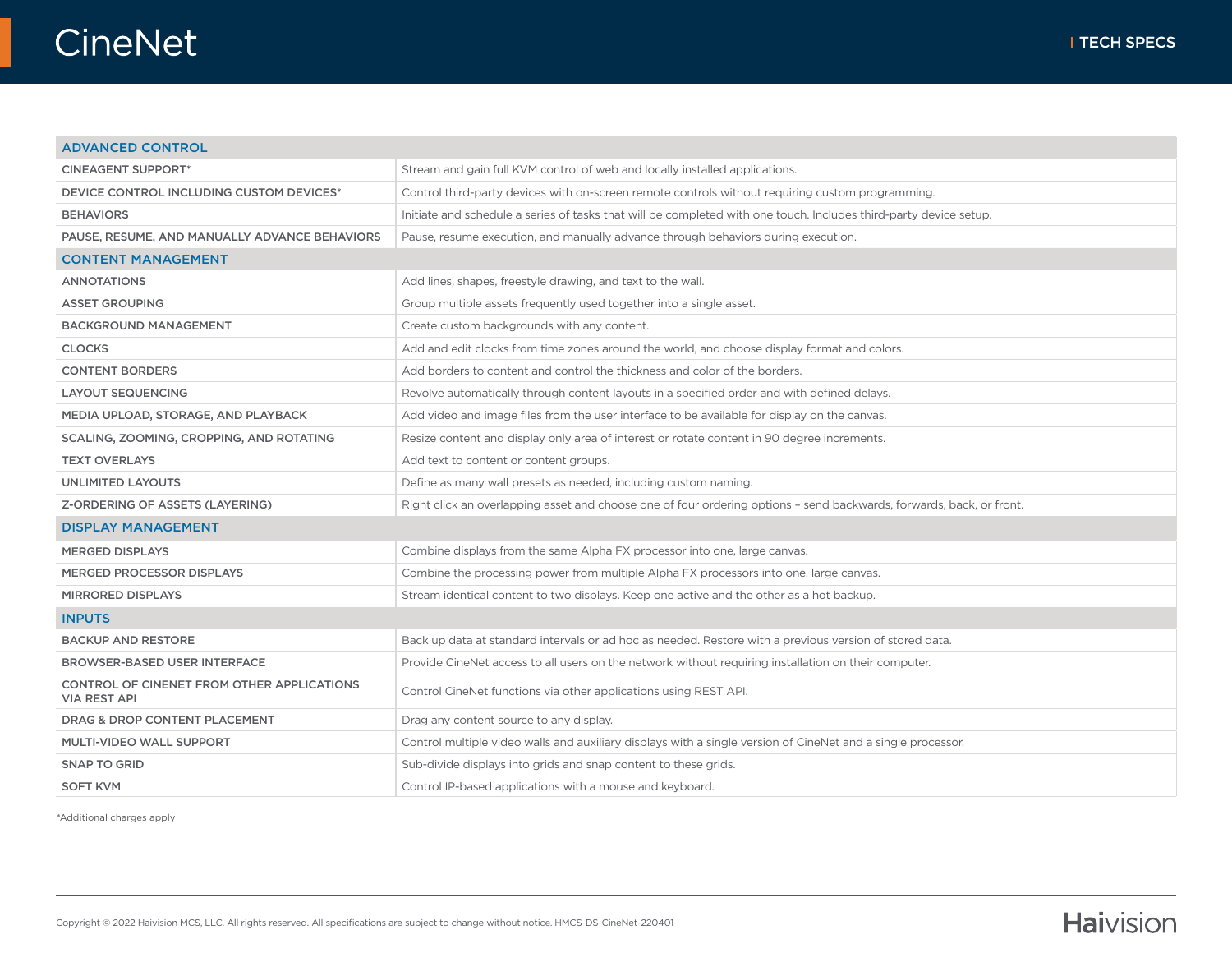٦

#### PRESENTATION

| <b>DESKTOP STREAMING</b>      | Add user's desktop (with or without Internet access) or single application to CineNet for display on video wall, while retaining<br>keyboard and mouse control.                                                                                          |
|-------------------------------|----------------------------------------------------------------------------------------------------------------------------------------------------------------------------------------------------------------------------------------------------------|
| <b>INPUT ENCODING</b>         | Share any input asset connected to an Alpha FX processor across your network without the need for a separate CineLink encoder.                                                                                                                           |
| <b>IP-BASED STREAMING</b>     | Stream RTSP and other IP video streams.                                                                                                                                                                                                                  |
| <b>KIOSK VIEW</b>             | Set up streamlined interfaces for designated users so they see a simplified and restricted control screen.                                                                                                                                               |
| <b>LIVE MODE</b>              | View exact content that line-of-sight viewers of video wall see in real-time from the CineNet user interface. Take advantage of all<br>of the video wall editing features in the CineNet UI (i.e., annotate, move, resize, add, remove, and z-ordering). |
| LIVE PREVIEW                  | Preview thumbnails of video wall content.                                                                                                                                                                                                                |
| <b>TRANSITIONS</b>            | Select animation behavior when content is added to and/or removed from the canvas.                                                                                                                                                                       |
| <b>SECURITY</b>               |                                                                                                                                                                                                                                                          |
| SINGLE-SIGN ON*               | Authenticate CineNet sessions with users' organization credentials, providing them seamless and secure access. Administer SSO<br>settings using the CineNet UI.                                                                                          |
| <b>TLS 1.2 ENCRYPTION</b>     | Encrypt CineNet transactions for security purposes.                                                                                                                                                                                                      |
| USERS AND GROUP PERMISSIONING | Define what functions each user group can access and the users in each group.                                                                                                                                                                            |
| <b>SYSTEM DESIGN</b>          |                                                                                                                                                                                                                                                          |
| <b>IPV6 COMPATIBILITY</b>     | Align your video wall technology with your organization's IPv6 plans.                                                                                                                                                                                    |

\*Additional charges apply